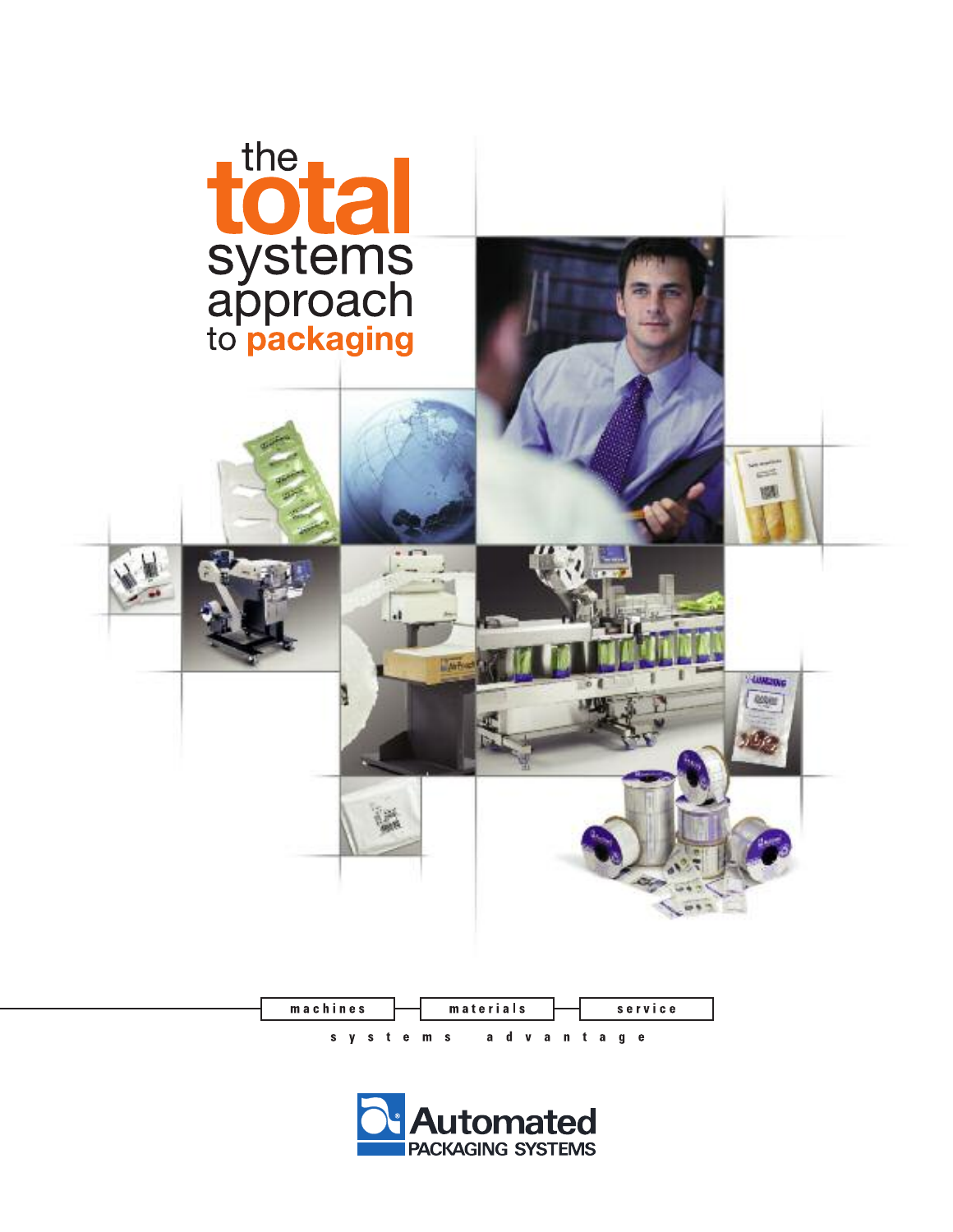## **Machines**

**Automated Packaging Systems, Inc. is the bagging industry leader, with multiple patents and a global reputation for quality.**

#### **Innovation**

Whether a stand-alone unit, fully integrated packaging solution, or on-demand protective packaging system, every Autobag®, SidePouch® and AirPouch® machine we build is engineered for high productivity and operating efficiency. State-of-the-art technologies include our operatorfriendly AutoTouch™ user interface, world-class sealing systems and control packages, DeviceNet integration, and Ethernet communications capabilities. A modular e-box, on-board diagnostics, and simple Replace-n-Repair ™ components maximize uptime.

#### **Reliability and Uptime**

Our systems set the benchmark for quality in bag packaging, with baggers that run reliably many years after installation. Our engineering is enhanced by decades of experience in serving customers of all sizes, in nearly every industry, and around the globe. Our machines undergo comprehensive testing and rigorous inspection to ensure every system is built for long life and peak performance.

#### **Custom Engineering and Integration**

Automated Packaging Systems offers a complete line of printers, infeeds and accessories for high productivity environments. Our fully integrated bagging systems range from simple tabletop models to semi- and fully-automatic systems involving weighing, counting, conveying, kitting and printing. We also have a dedicated team of engineers that will design and manufacture custom engineered packaging systems for unique requirements.

#### **Value**

Customers who use Autobag and SidePouch machines and materials typically realize a return on investment of less than a year. In case study after case study, customers experience everything from reduction in labor costs to increased productivity and capacity, resulting in better profitability.

# the to

*AirPouch® Pillows and Bubble on Demand*



*SidePouch® FAS SPrint Revolution™*

*Autobag® PS 125 OneStep™ Tabletop Bagger*

*Autobag® AB 180 Print-n-Pack™ System*

> *Autobag® Accu-Count ® 200*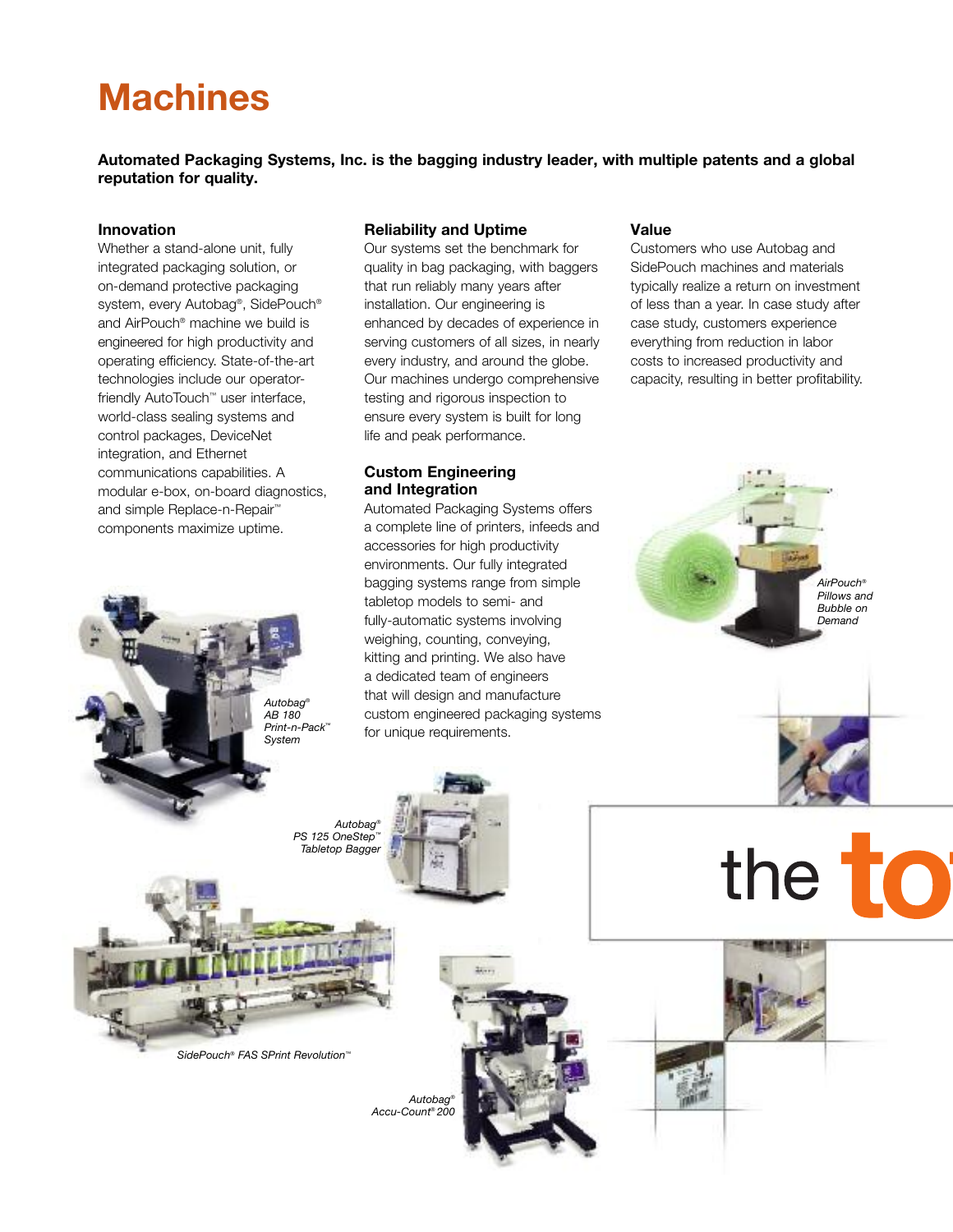## **Materials**

**Automated Packaging Systems, Inc. was the original inventor of the pre-opened bags-on-a-roll concept** more than 50 years ago. We patented our design in 1967 and named it Autobag®. Today, we have more **manufacturing capacity than all of our competitors combined.**

#### **System-Matched, Guaranteed to Run**

We manufacture our own packaging materials to rigid tolerance standards that exceed those established by the Flexible Packaging Association (FPA). Our Quality Management System processes are certified to ISO 9001:20081 .

#### **Largest Supply of Bag Types and Features**

We maintain over 100 million bags in stock for a wide range of applications. From basic polyethylene films to high-barrier, co-extruded materials, we manufacture bags made for packaging food, medical/pharmaceutical, mail order fulfillment, mil spec, anti-static, scratch resistance and more. We also manufacture custom bags with special printing and conversion options, including reclosable zippers, resealable flaps, stand-up pouches, tamper-evident perforations, compartments, hanger holes and more.

#### **Void-fill and Protective Packaging**

Our AirPouch Division manufactures high-quality void-fill and protective packaging materials. AirPouch EZ-Tear ™ pillows and AirPouch FastWrap™ block-and-brace tubes are the only products to feature our patented EZ-Tear ™ Perforations, which require 83% less effort to pull and separate than competitive brands.

AirPouch EZ-Tear pillows offer a clean alternative to paper and EPS peanut packing. AirPouch FastWrap cushioning bubbles feature our patent-pending, channel-filled design for improved product protection. FastWrap block-and-brace tubes are ideal for reducing product movement inside the box during shipping.

#### **Graphic Design Support**

Our in-house graphics, design and imaging department assists customers in creating custom bag art for printing in up to 10 colors. Our expertise in printing on multiple materials ensures that your artwork is produced to the highest standards in the flexographic printing industry.

#### **EarthAware™ Biodegradable\* and Recycled Films**

Our EarthAware™ line of bag and protective packaging products retain their durability and performance properties while promoting sustainability and producing less waste than comparable products.

*\*Biodegradable distinction not available in all states.*



## tal systems approach to pad Sinc

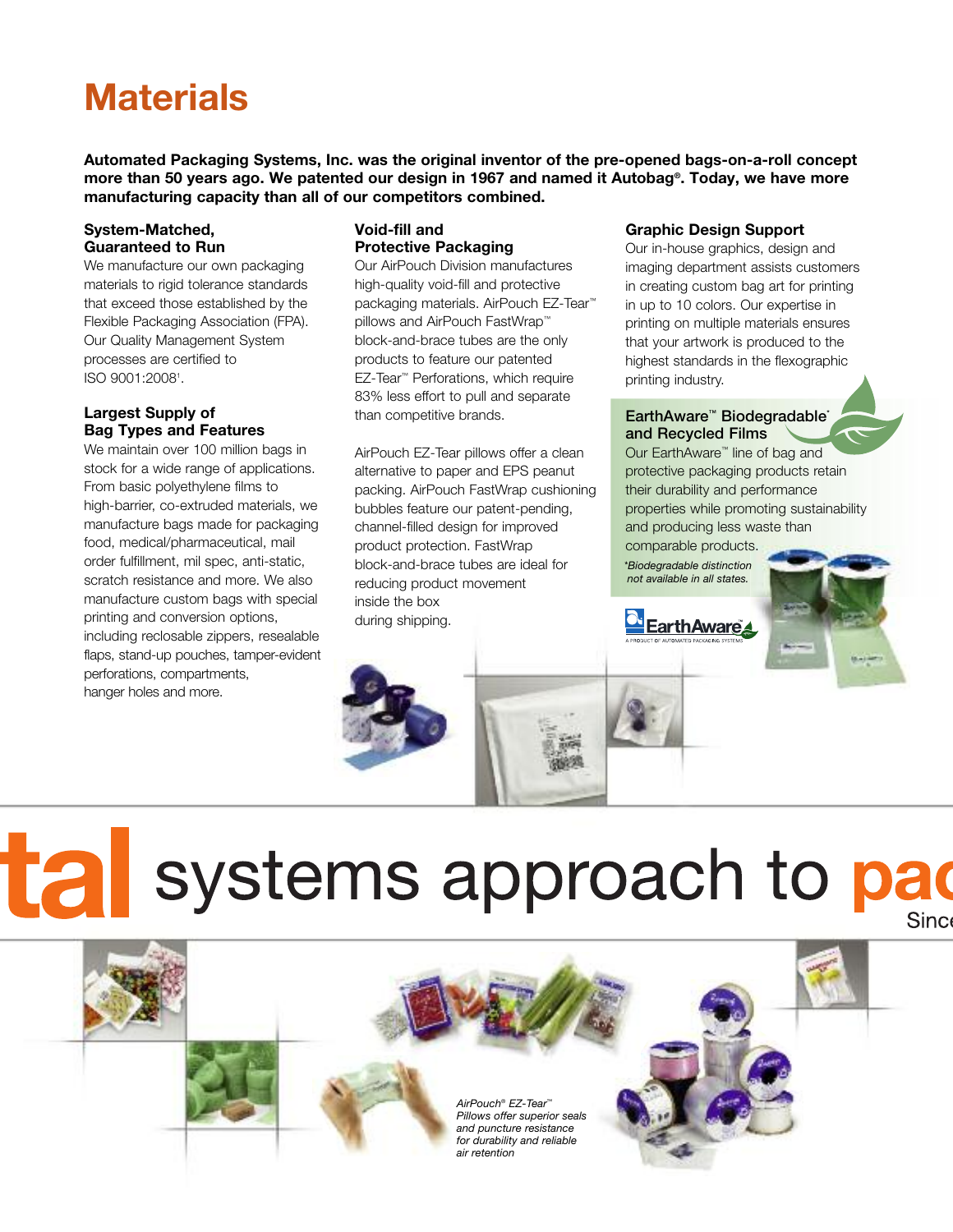## **Services**

**Automated Packaging Systems, Inc. is committed to providing our customers with world-class service. All of our representatives are factory trained for the best customer support possible.**

#### **Customer Service**

Our Customer Service Center is staffed with highly-qualified, experienced representatives. We offer regionalized support teams dedicated to understanding each customer's unique business requirements. Each team member is equipped with ongoing technical and business skills training, and is empowered and committed to providing fast, friendly and knowledgeable customer care.

#### **Technical and Field Service Support**

From general machine operating functions to diagnosing and correcting problems, Technical Phone Support is available to help ensure your system continues to operate at peak performance. When on-site service

is required, our team of factory-direct Field Service Engineers is the largest in the industry, and can usually respond within 24 hours.

#### **Spare Parts**

Downtime can cost your business hundreds of dollars per hour. Maintaining an inventory of spare parts on-hand helps prevent valuable lost production time. At Automated Packaging Systems, we take standard spare parts and bundle them into convenient, ready-made kits, so you have everything you need to support on-site service and preventive maintenance requirements.

#### **More Services**

The **Factory Service Center** offers cost-effective repair-and-return services and machine reconditioning. All work is performed by our experienced technicians using genuine Autobag and SidePouch parts.

#### Our **Applications Analysts** are

dedicated to testing, specifying and recommending bag packaging solutions for our customers – at no charge!

#### **Advanced Customer Training** classes

give customers the critical skills necessary to perform basic repairs, maintenance and operating functions with confidence and efficiency. On-site training is also available by request.







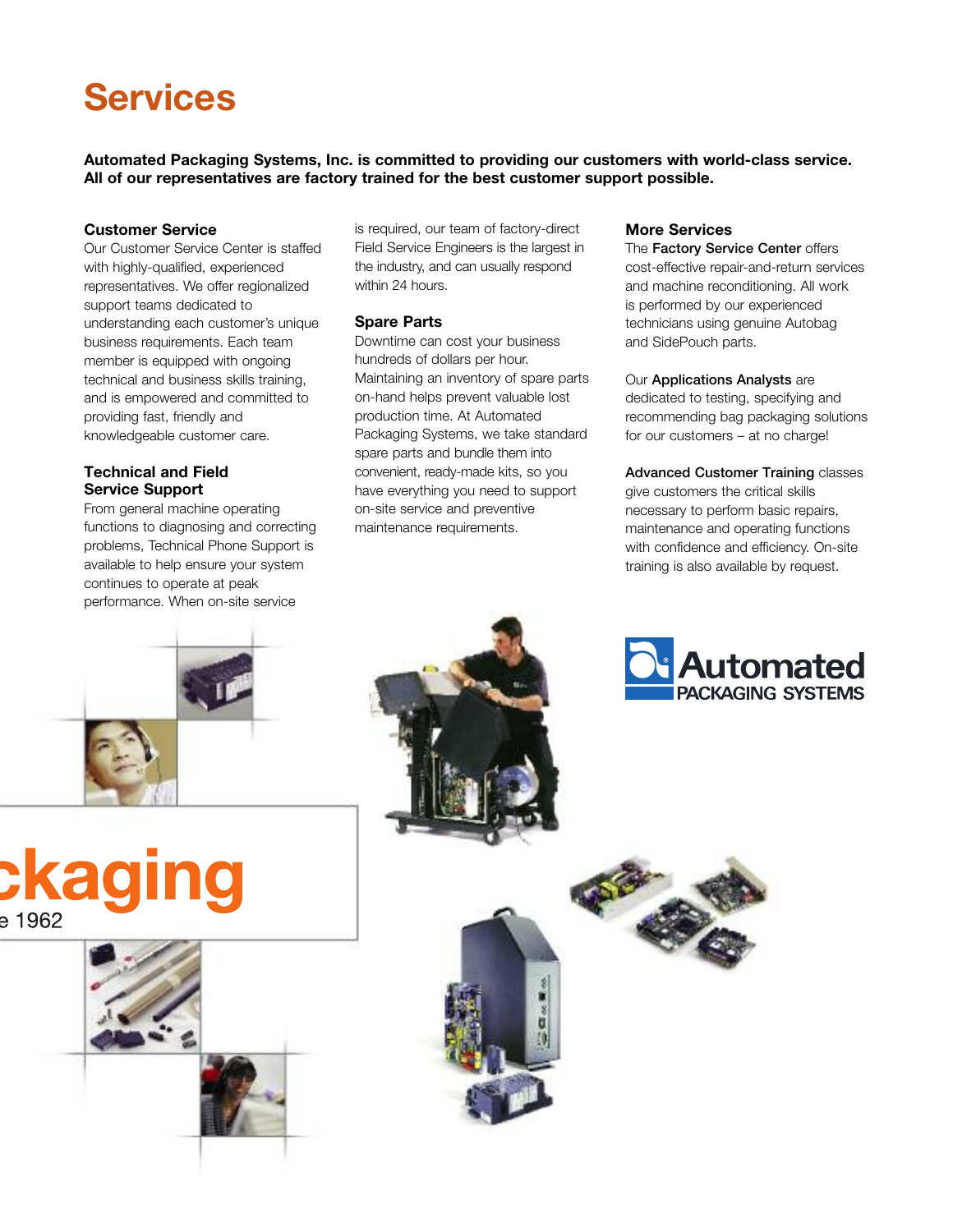## **Systems Advantage®**

## the **total** systems approach to packaging

At Automated Packaging Systems, our commitment to providing a **Total Systems Approach to Packaging** means that our customers enjoy the convenience and dependability of a single-source solution for all of their bag packaging needs. From in-house engineering to stock and custom bags to a worldwide service support network, nobody can bring the depth of products and services that we can.

#### **The Systems Advantage™ Program**

combines machines, materials and services into comprehensive solution designed to provide superior packaging performance and maximum value –

and is available exclusively to customers using genuine Autobag® and SidePouch® bags. Systems Advantage Members are rewarded with a variety of preferred services and incentives tailored to suit their specific needs.

Like any good rewards program, Systems Advantage offers incentives on the items our customers use every day, and benefits grow as the business grows.

Ask your Automated Packaging Systems representative for details about the program that's right for your business.

Visit

#### www.autobag.com/systemsadvantage

for more information.